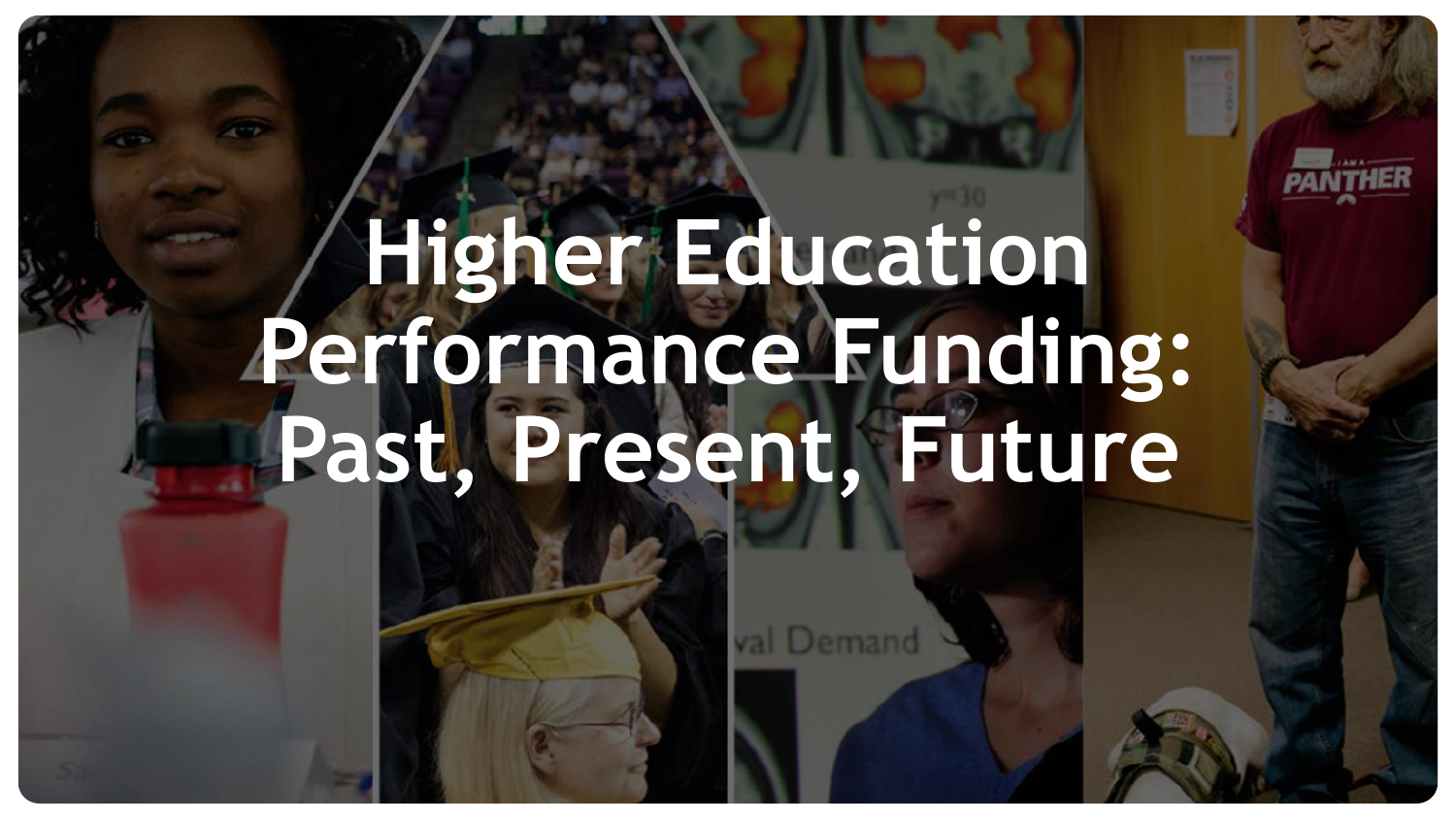#### **General Fund Budget for FY 19-20**

Includes State Education Fund

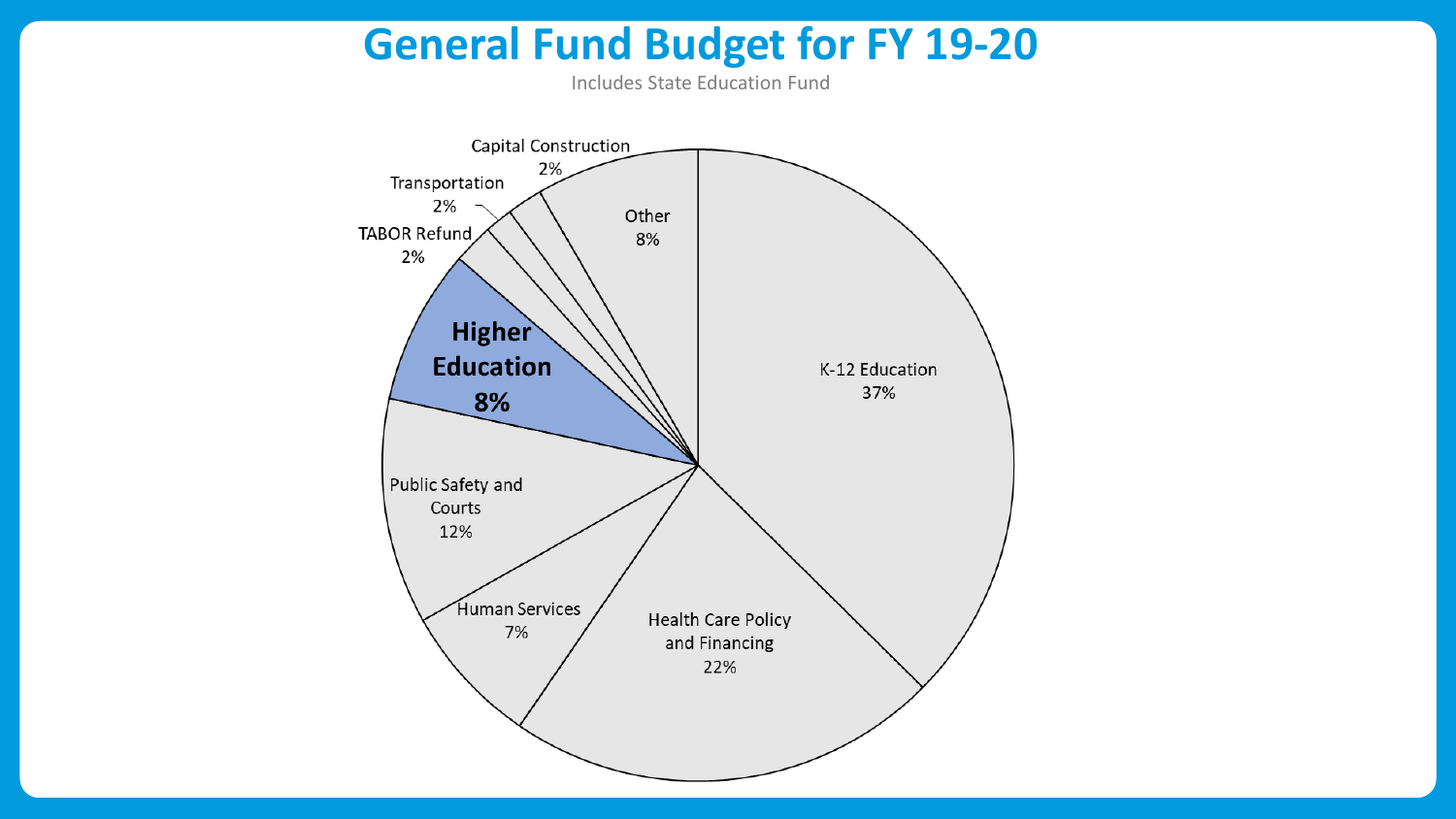#### Revenue Breakdown by Higher Education Institution

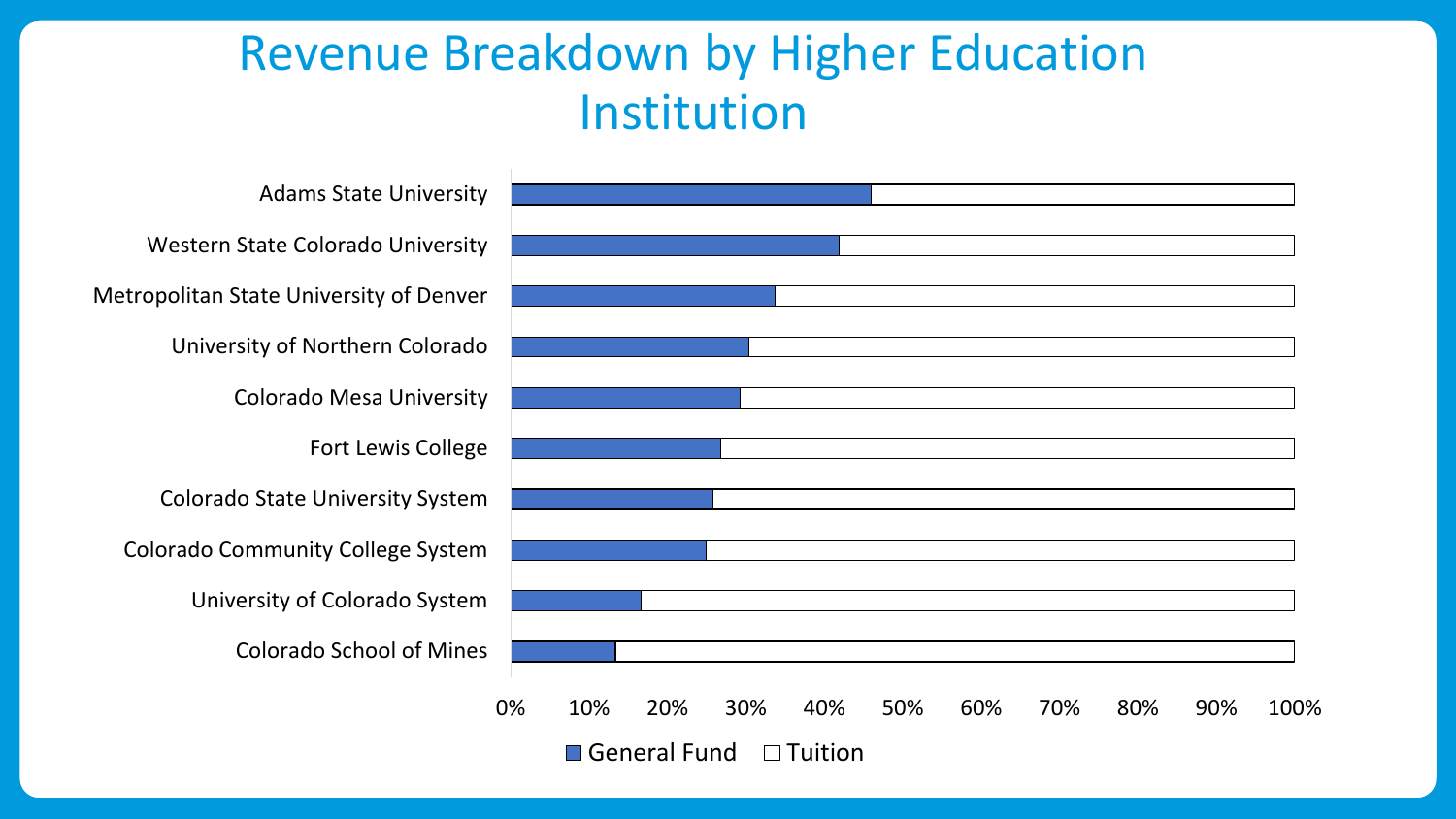### The Higher Education Funding Allocation Model's Structure

**STATE OPERATING FUNDS FOR PUBLIC INSTITUTIONS OF HIGHER EDUCATION**



#### **TOTAL STATE APPROPRIATIONS**

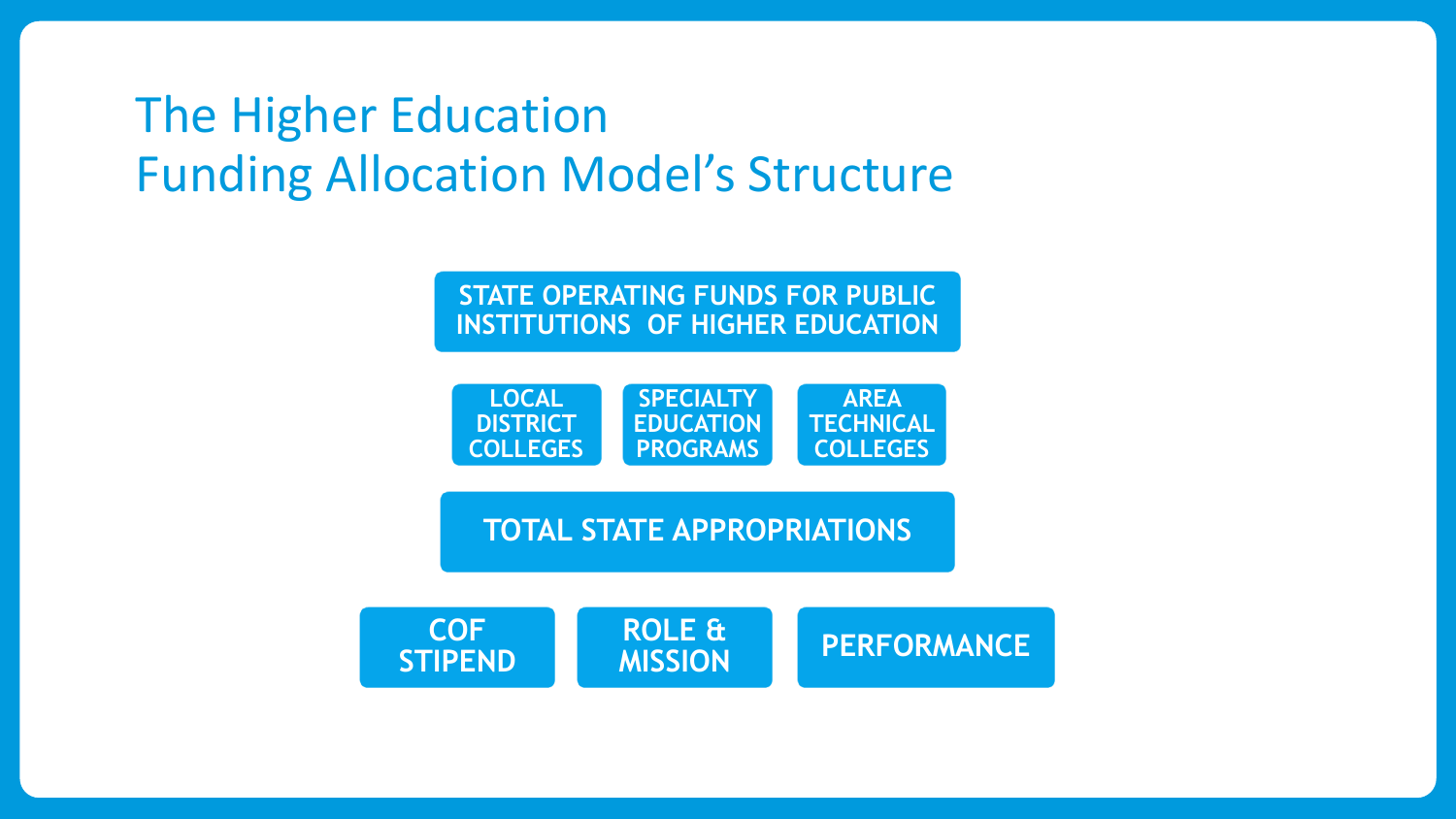## The Details

| <b>COF Stipend</b> | • Must be at least 52.5% of Total State<br>Appropriations                                                                                       |
|--------------------|-------------------------------------------------------------------------------------------------------------------------------------------------|
| Role and Mission   | • Mission Differentiation (Base-like)<br>. Weighted Student Credit Hours (Capped at<br>\$20 million)<br>• Pell (Percentage of COF Stipend Rate) |
| Outcomes           | • Completion<br>• Retention<br>• Institutional Productivity (Capped at \$10<br>million)                                                         |
|                    |                                                                                                                                                 |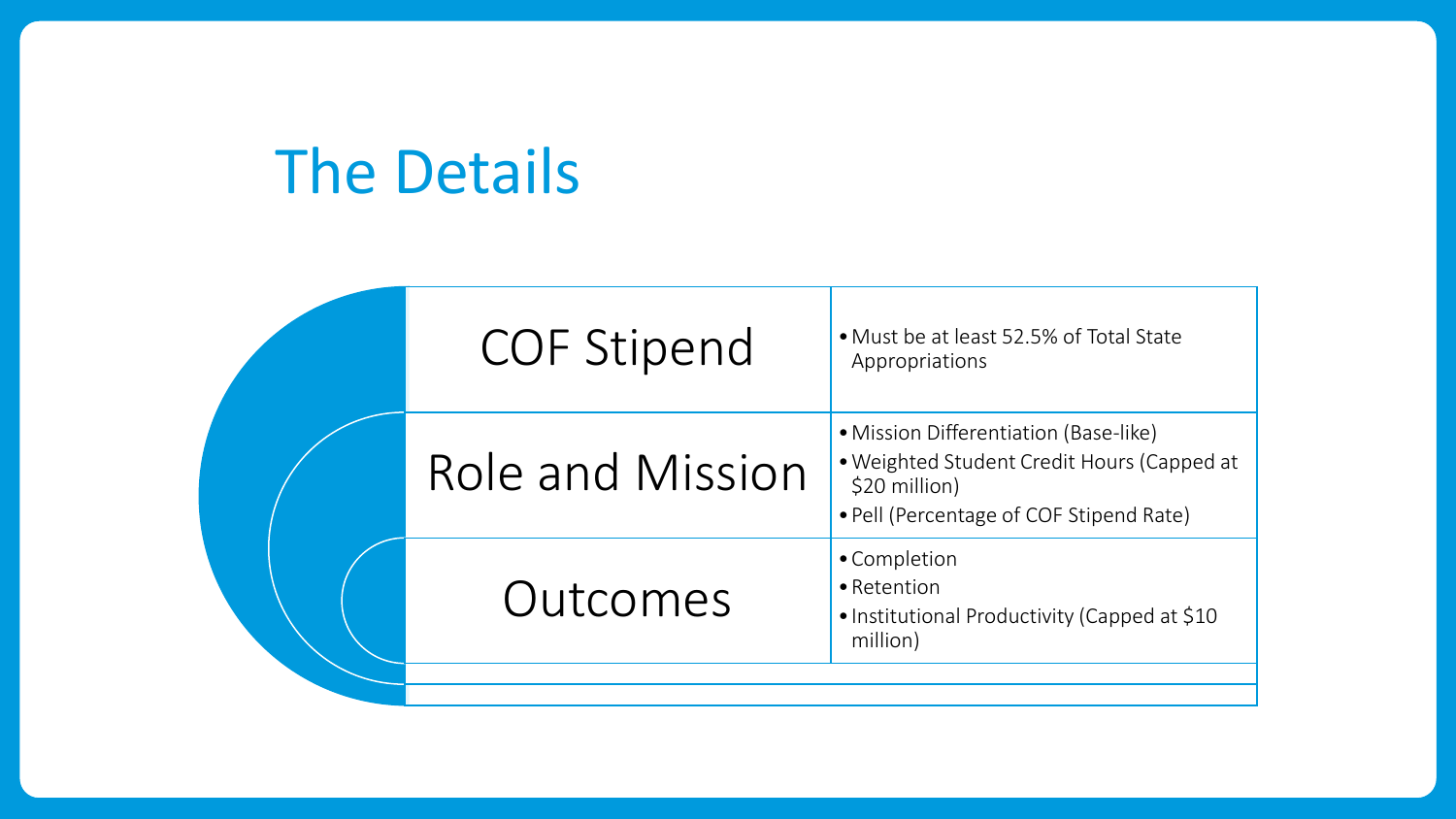|                                                                                                                                                                                                                                                  | Colorado's<br><b>Higher Education</b><br><b>Funding Allocation Formula</b>                                                                                                                                                                                                                                                                                                                                                                                                                                                                                                                                                                                                                               |                                                                                                                                                                                                                                                                                                                                                                                                                                                                                                                                                                                                                                                                                       |  |  |  |  |  |  |  |  |  |  |
|--------------------------------------------------------------------------------------------------------------------------------------------------------------------------------------------------------------------------------------------------|----------------------------------------------------------------------------------------------------------------------------------------------------------------------------------------------------------------------------------------------------------------------------------------------------------------------------------------------------------------------------------------------------------------------------------------------------------------------------------------------------------------------------------------------------------------------------------------------------------------------------------------------------------------------------------------------------------|---------------------------------------------------------------------------------------------------------------------------------------------------------------------------------------------------------------------------------------------------------------------------------------------------------------------------------------------------------------------------------------------------------------------------------------------------------------------------------------------------------------------------------------------------------------------------------------------------------------------------------------------------------------------------------------|--|--|--|--|--|--|--|--|--|--|
| - Policy Variables (Levers) -                                                                                                                                                                                                                    |                                                                                                                                                                                                                                                                                                                                                                                                                                                                                                                                                                                                                                                                                                          |                                                                                                                                                                                                                                                                                                                                                                                                                                                                                                                                                                                                                                                                                       |  |  |  |  |  |  |  |  |  |  |
| <b>College</b><br><b>Opportunity Fund (COF)</b>                                                                                                                                                                                                  | <b>Role &amp; Mission</b>                                                                                                                                                                                                                                                                                                                                                                                                                                                                                                                                                                                                                                                                                | Outcomes/<br><b>Performance</b>                                                                                                                                                                                                                                                                                                                                                                                                                                                                                                                                                                                                                                                       |  |  |  |  |  |  |  |  |  |  |
| <b>COF STIPEND</b><br>Calculated as the number of credits at X<br>dollars per credit.<br>$\triangleright$ The stipend amount can be adjusted,<br>however must be at least 52.5% of<br>"Total State Appropriations" running<br>through the model. | <b>MISSION DIFFERENTIATION:</b><br>This amount is provided to offset the cost<br>of providing programs based on the unique<br>role and mission of the individual<br>institution<br>$\triangleright$ The amount can be modified as desired<br>based on policy priorities:<br>fixed.<br>adjusted by the<br>change in overall<br>funding, changes<br>specific to a<br>governing board, etc.<br>PELL-ELIGBLE<br>A bonus provided for each credit hour<br>completed by a Pell-eligible student. This<br>is calculated as the number of credit hours<br>completed by "X" percent of the COF<br>Stipend rate.<br>$\triangleright$ This percentage could be increased or<br>decreased based on policy decisions. | <b>COMPLETION &amp; TRANSFER:</b><br>Rewards each completion and transfer of<br>a student based on weights for different<br>academic award levels.<br>Additional bonuses are provided for Pell<br>and STEM+H completions.<br>$\triangleright$ The weights and bonus amount can be<br>modified.<br><b>RETENTION</b><br>Rewards each student who<br>makes<br>academic progress, measured and weighted<br>by the level of progress $-25%$ , 50%, 75%.<br>$\triangleright$ The weights can be modified.<br><b>INSTITUTIONAL PRODUCTIVITY</b><br>Funding carved out to reward institutions<br>for their performance relative to their size<br>- measured by indexing "Awards per<br>SFTE". |  |  |  |  |  |  |  |  |  |  |

 $\blacktriangleright~$  The total amount of this carve-out can  $% \left\vert \left( \mathcal{A},\mathcal{A}\right) \right\vert$  be adjusted.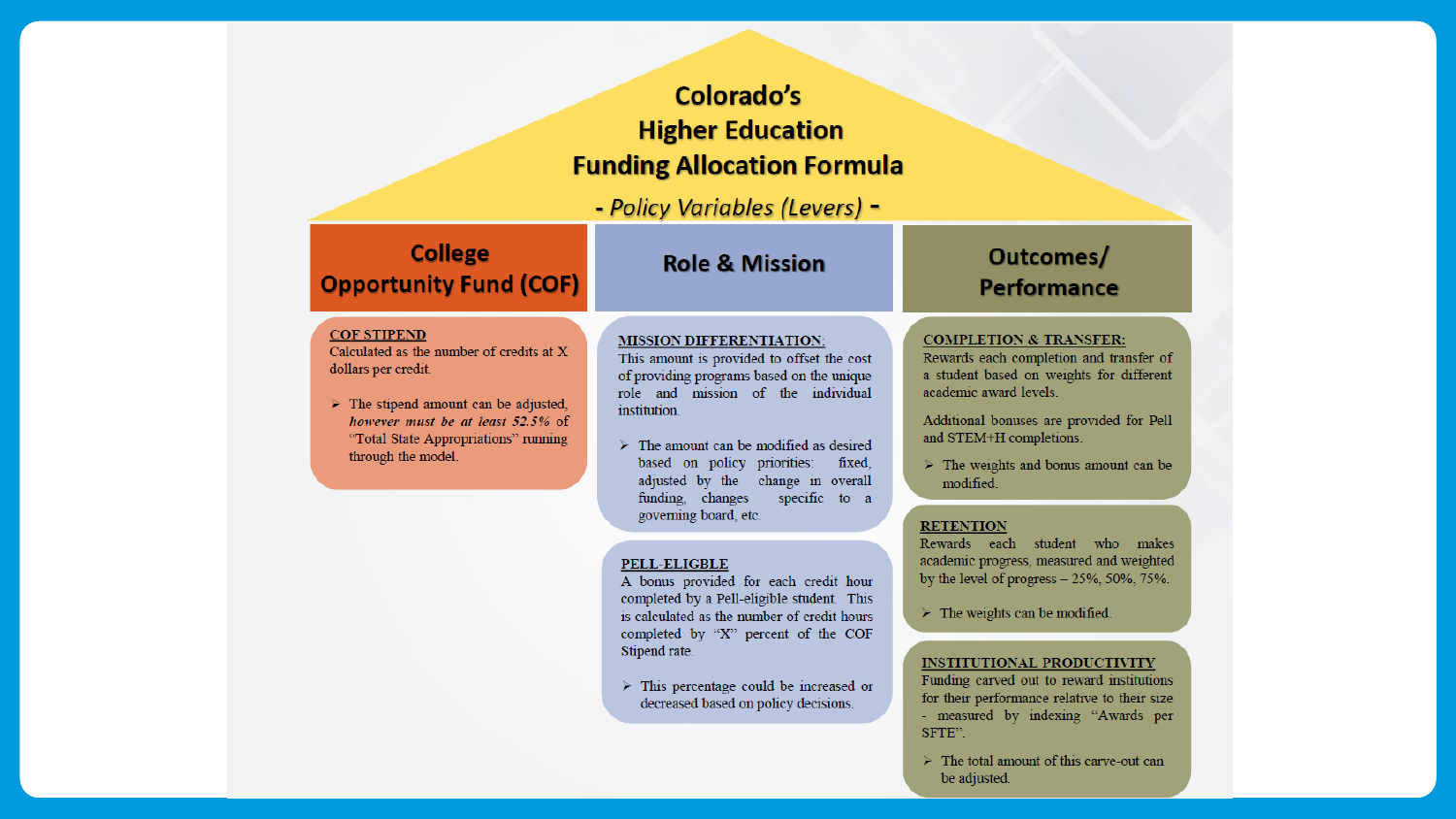#### **General Fund as a Percentage of Combined State Support & Tuition Revenue**



Source: DHE Calculations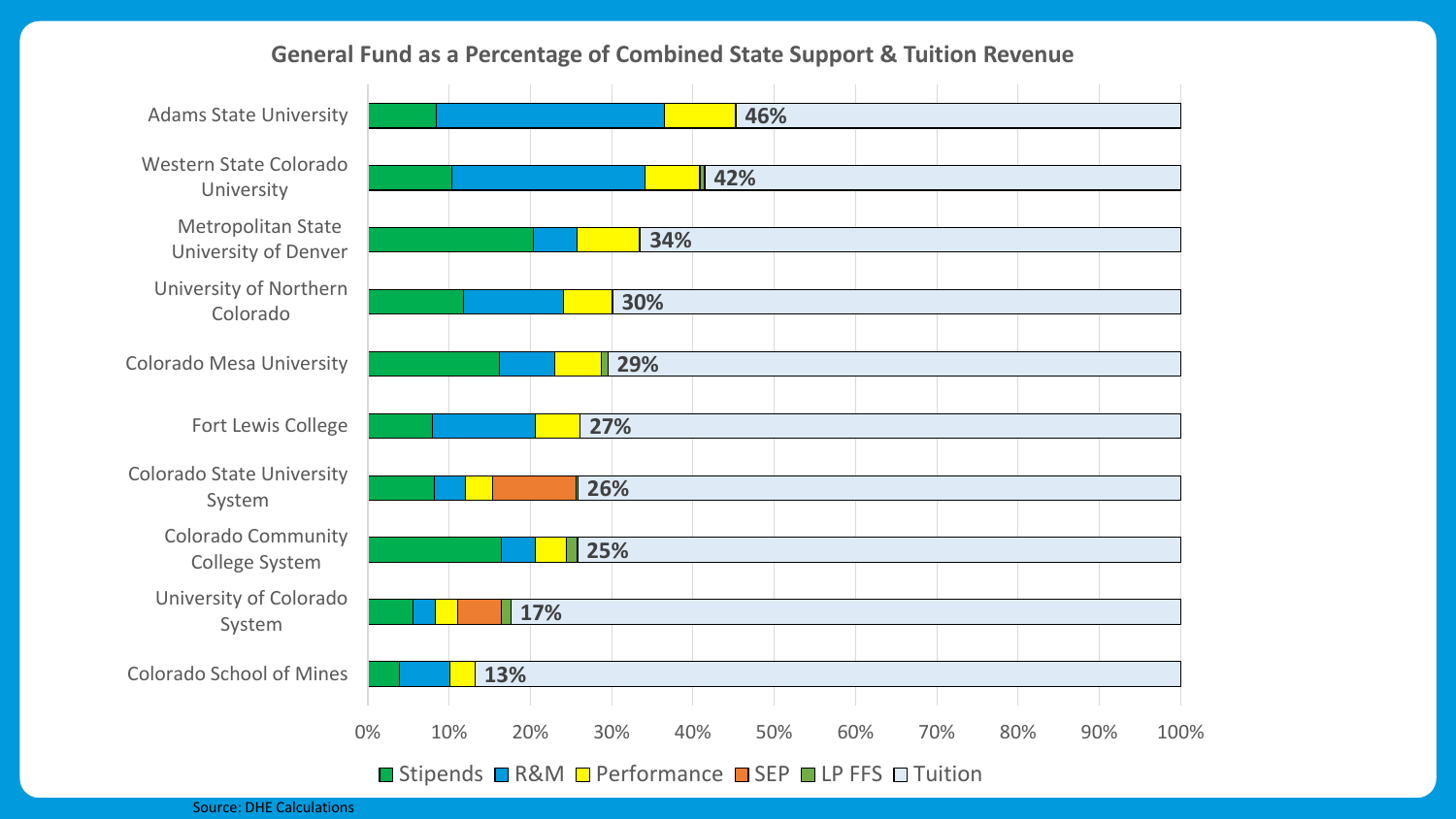## Allocation Formula Evaluation

- Meetings with Governing Boards
- Required by SB19-095
- Working Group of CCHE
- Changes Submitted with November Budget Request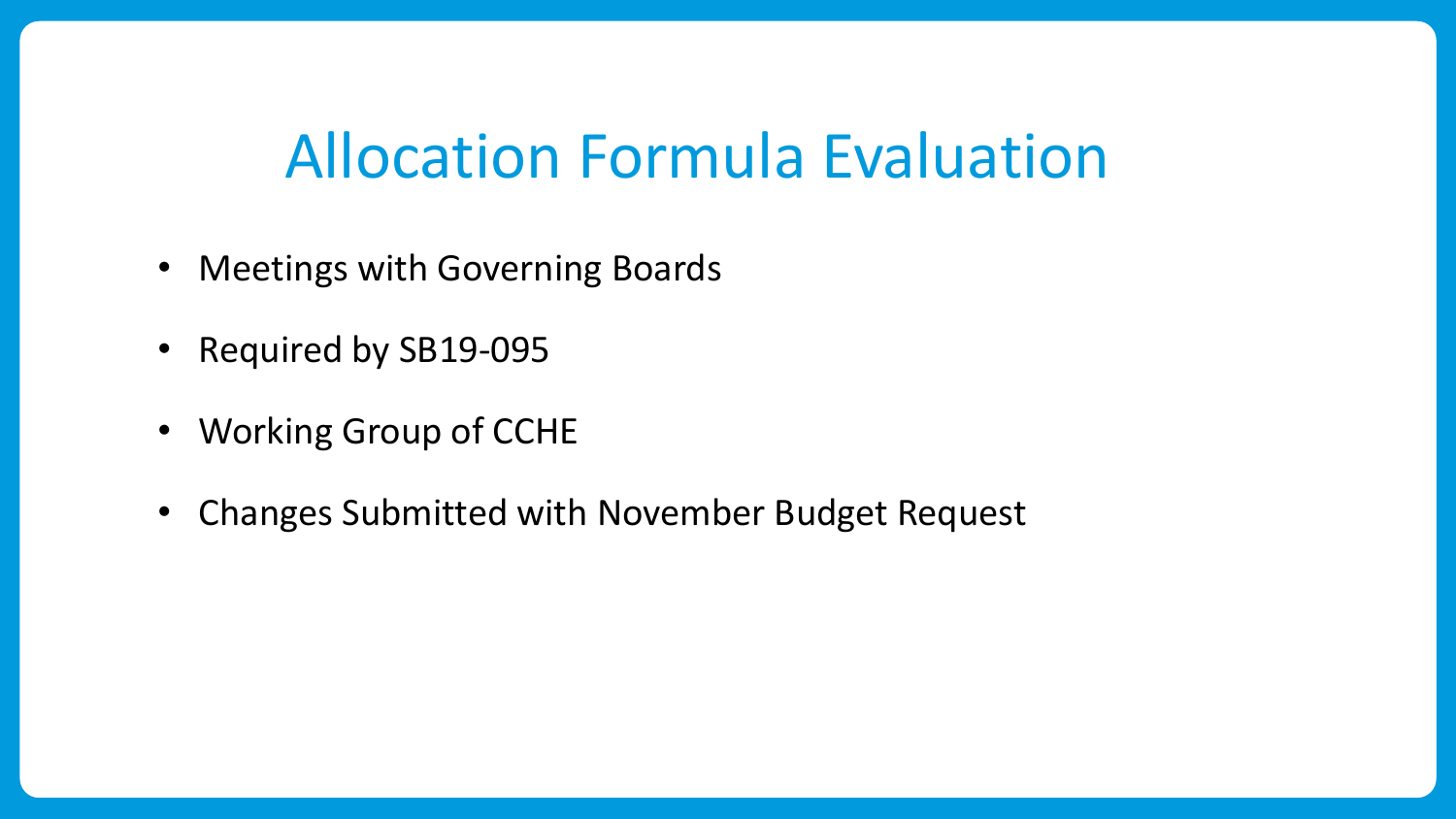## Funding Allocation Formula Revisions What We Heard:

- Need better recognition of equity goals
- Increased alignment with Master Plan goals
- Predictability, transparency, mitigate volume driven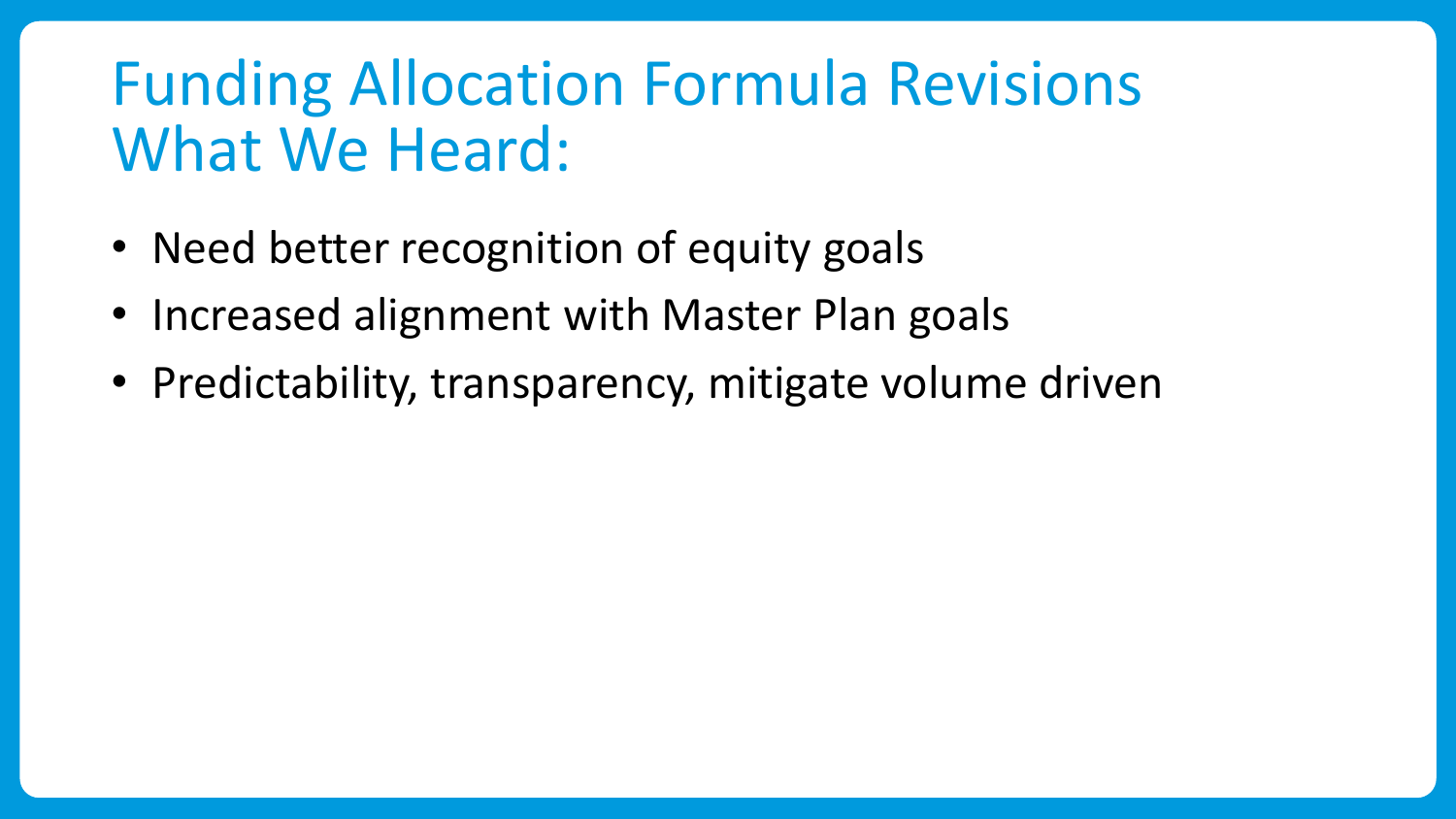- 52.5% of the appropriations flowing through the formula
	- Volume driven
	- Increases to the COF stipend amount also increase the Pell bump in Role and Mission
	- Increases here lower the amount of money going through the performance portion of the formula
- Flat amounts by institutional class
- Weighted student credit hours (capped at 20k)
	- Recognizes cost of offering credits by subject and level
- Pell bump as a % of COF
	- Directly impacts the amount of money flowing through performance -- any increases to the Pell bump decrease performance \$\$
- Individual institutional adjustments
	- Also impacts the amount of money flowing through performance – any increases here pull from performance
- **Completions** 
	- Weighted by degree level
	- Extra weight for Pell and STEM-H
	- Transfers count as a completion at CCCS, Adams, Mesa
	- Lack of transparency around weighting calculation steps
- Retention
	- Funding at 25%, 50%, 75% retention
- Institutional productivity
- Volume-driven, institutions competing against each other – so a small school making improvement can still "lose" if they generate fewer completions than a large school

Final Model Distribution + SEPs at CU and CSU = Final Appropriations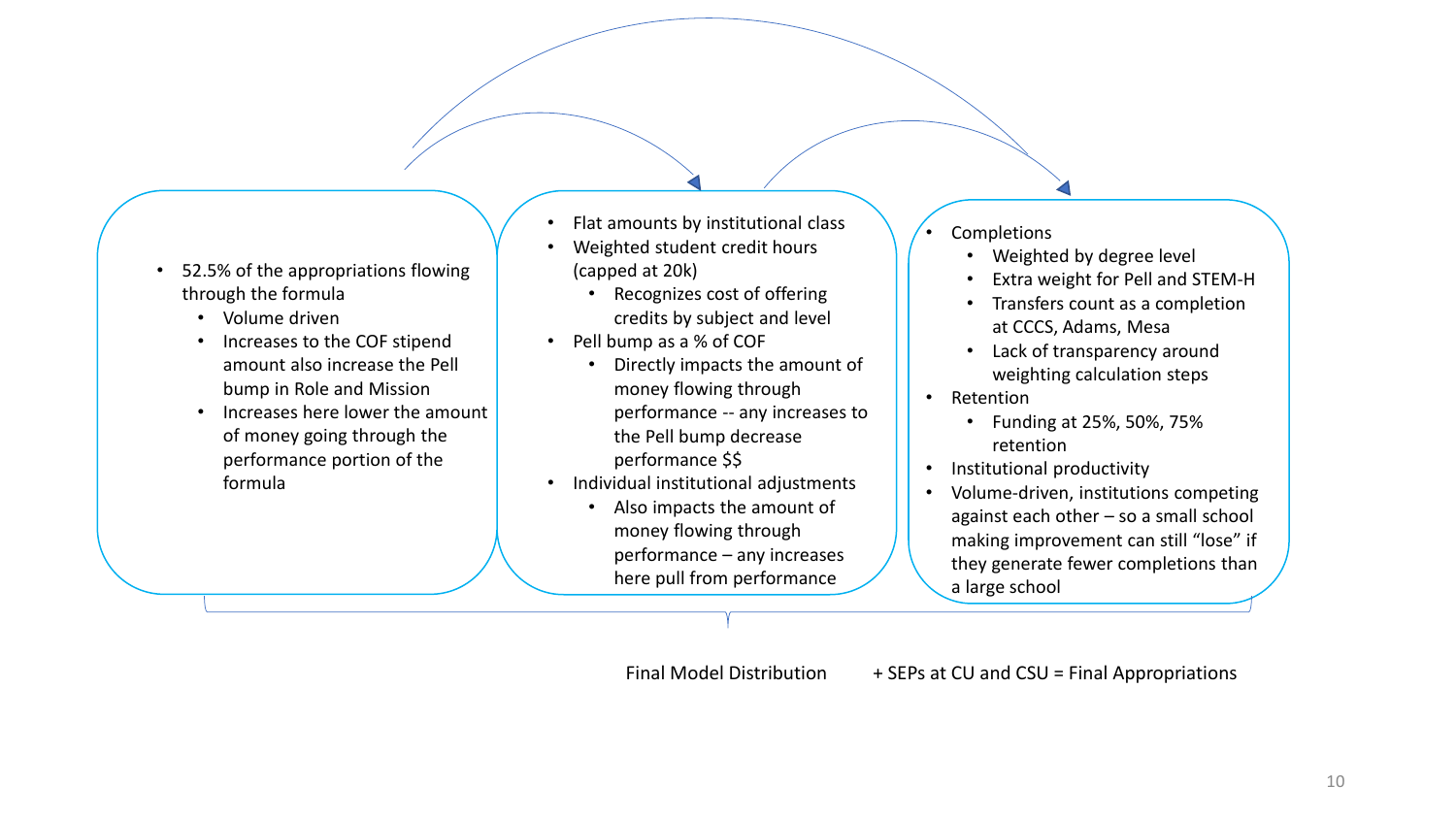## **Draft New Allocation Formula**

All **new** investment made would be subject to performance metrics with particular emphasis on:

- Pell students
- URM students
- Existing Completions metrics
	- Degree level weight
	- STEM-H and Educators
	- Pell
	- URM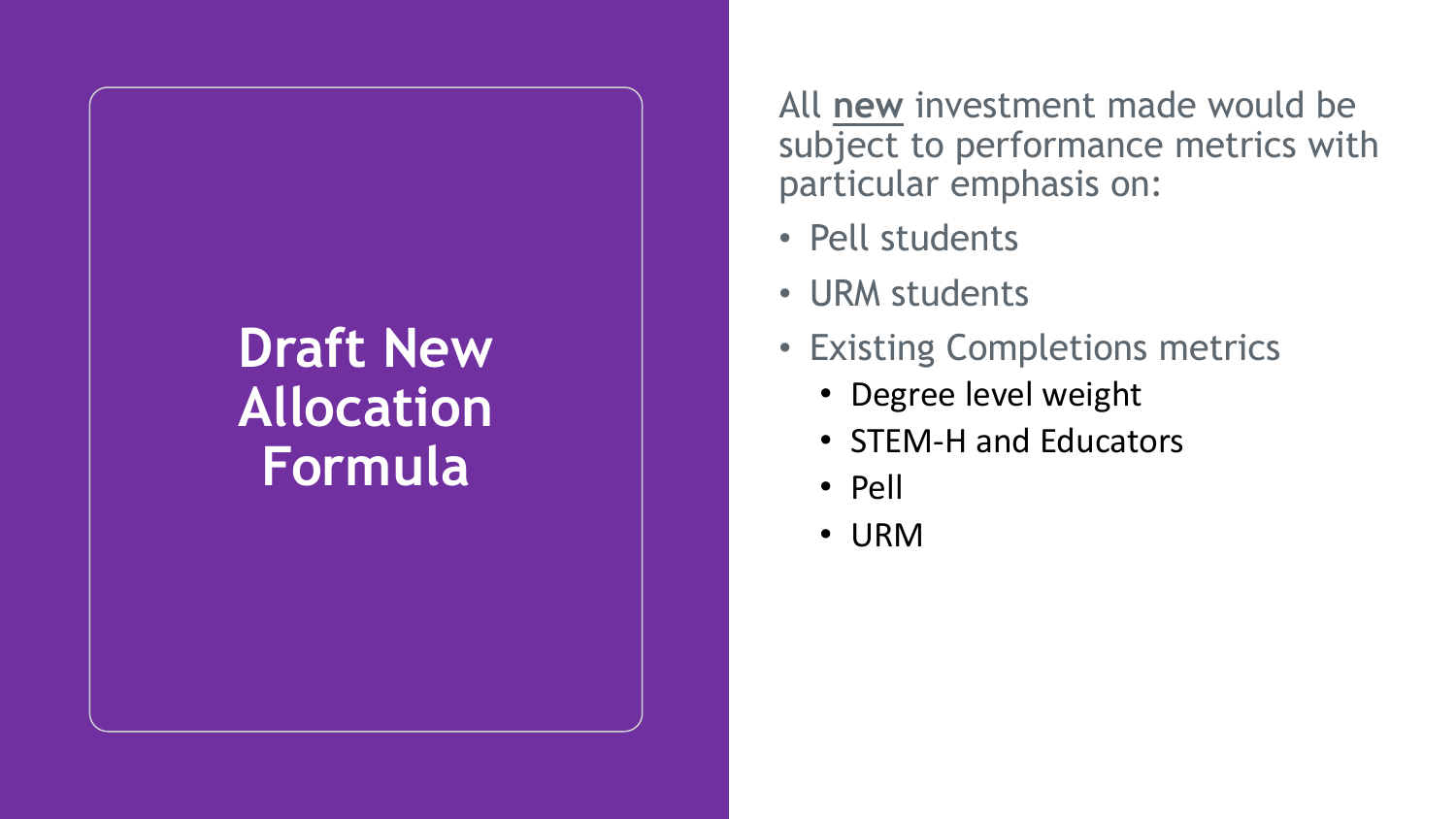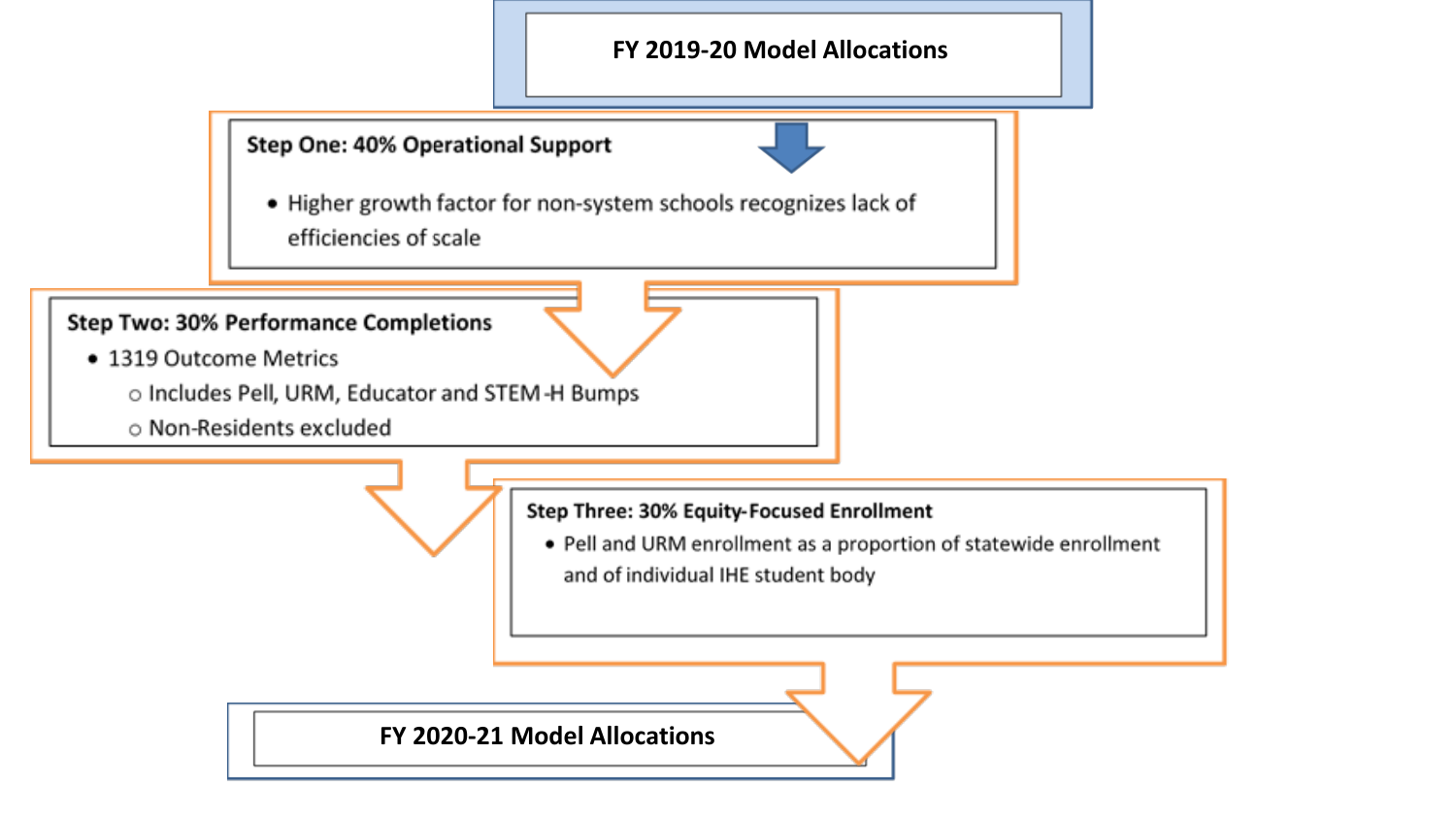- 52.5% of the appropriations flowing through the formula
	- Volume driven
	- Increases to the COF stipend amount also increase the Pell bump in Role and Mission
	- Increases here lower the amount of money going through the performance portion of the formula
- Flat amounts by institutional class
- Weighted student credit hours (capped at 20k)
	- Recognizes cost of offering credits by subject and level
- Pell bump as a % of COF
	- Directly impacts the amount of money flowing through performance -- any increases to the Pell bump decrease performance \$\$
- Individual institutional adjustments
	- Also impacts the amount of money flowing through performance – any increases here pull from performance
- **Completions** 
	- Weighted by degree level
	- Extra weight for Pell and STEM-H
	- Transfers count as a completion at CCCS, Adams, Mesa
	- Lack of transparency around weighting calculation steps
- Retention
	- Funding at 25%, 50%, 75% retention
- Institutional productivity
- Volume-driven, institutions competing against each other – so a small school making improvement can still "lose" if they generate fewer completions than a large school

Final Model Distribution + SEPs at CU and CSU = Final Appropriations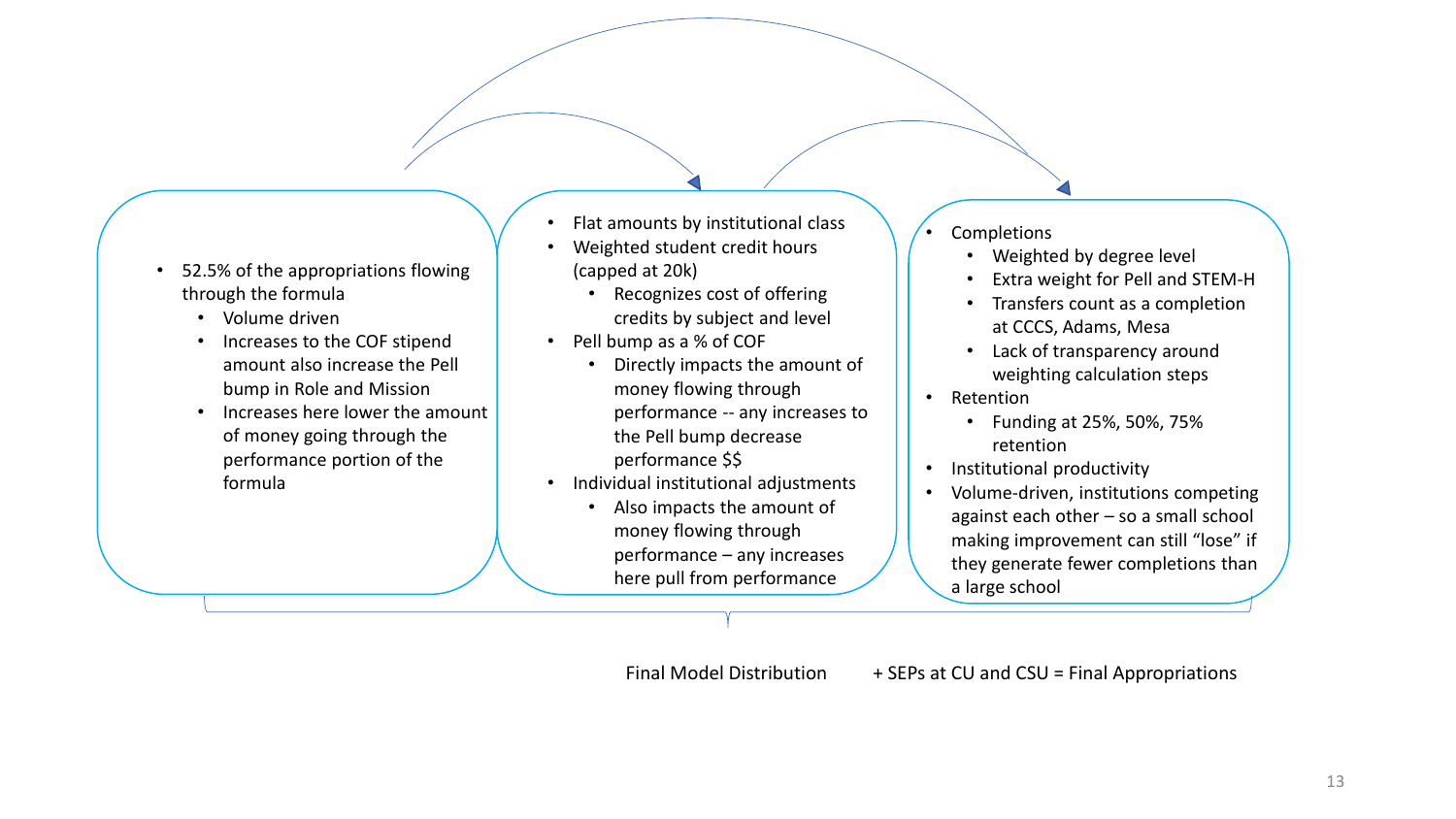## Outcomes by Governing Board

| Adams,       |                  |                  |           |                          |          |                                             |              | FLC.    |
|--------------|------------------|------------------|-----------|--------------------------|----------|---------------------------------------------|--------------|---------|
| 610,958      | $\ddot{\bullet}$ | Mesal<br>966,364 | $\cdot$ . | Metro-<br>$2,346,727$ \$ | Westerni | CSU System<br>$394,531 \pm 4,660,013 \pm 1$ |              | 425,936 |
| $3.54\times$ | 3.00%            |                  | 3.69%     |                          | 2.62%    | 2.73%                                       | <b>3.01%</b> |         |
|              |                  |                  |           |                          |          |                                             |              |         |

|                  | <b>SEP</b>           |                  |                   |                                                                          |       |         |                     |  |
|------------------|----------------------|------------------|-------------------|--------------------------------------------------------------------------|-------|---------|---------------------|--|
| CU System        | Mines.               | UNC.             | CCCS              | CMC.                                                                     | Aims  | ATC.    | Totall              |  |
| $\div$ 6,784,703 | $737,811$ $\uparrow$ | $1,343,813$   \$ | 6,262,501         | $\brace{\text{*}}$ 262,017 $\brace{\text{*}}$ 309,818 $\brace{\text{*}}$ |       | 404.512 | <b>* 25,509,707</b> |  |
| 2.81Z            | 2.91%                | 2.86%            | 3.30 <sub>2</sub> | 2.912                                                                    | 2.91% | 2.912   |                     |  |
|                  |                      |                  |                   |                                                                          |       |         |                     |  |
|                  |                      |                  |                   |                                                                          |       |         |                     |  |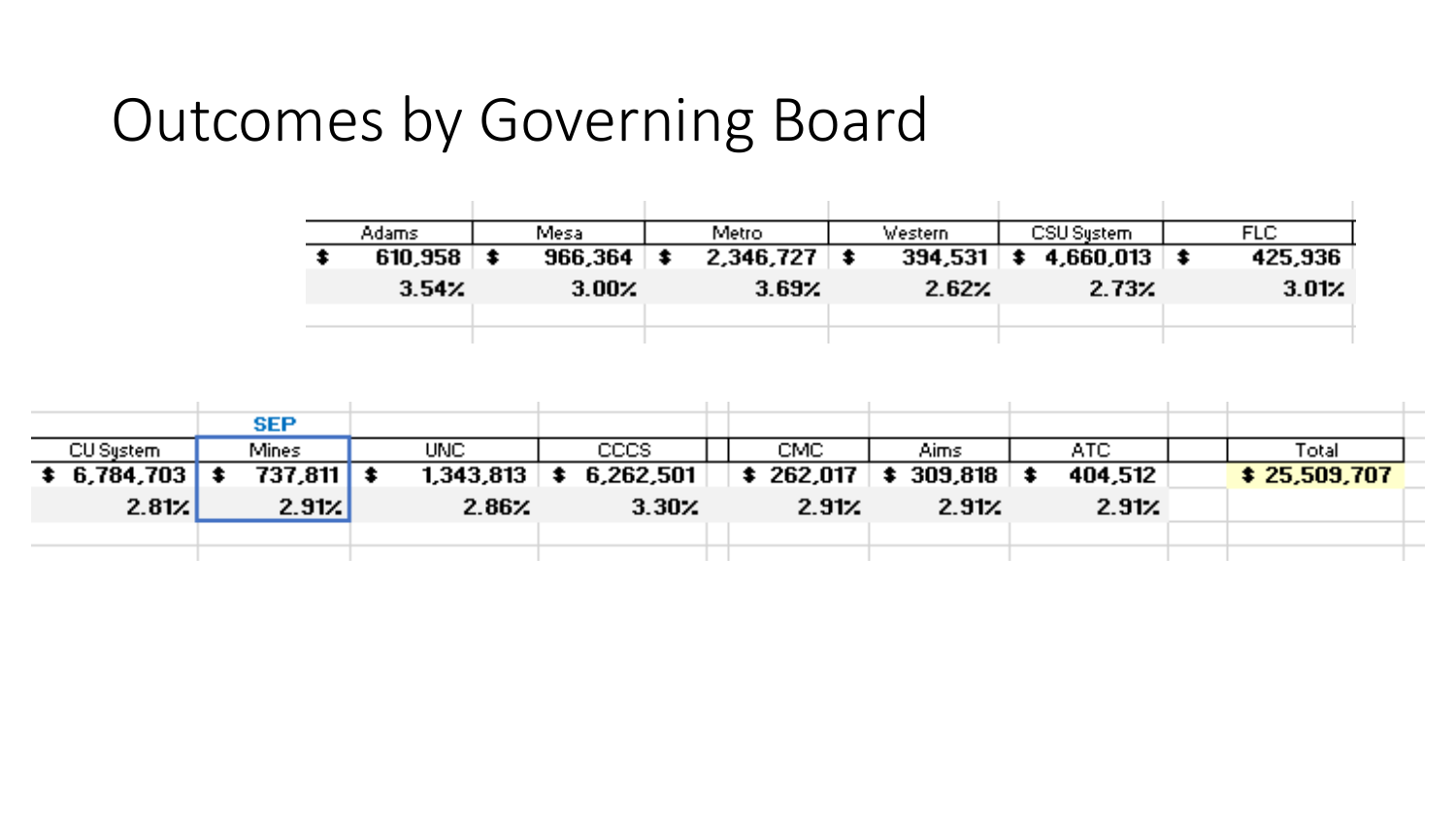#### **Additional Ideas**

- Award concurrent enrollment/dual enrollment credit hours
- Award improvement
- Award efficiency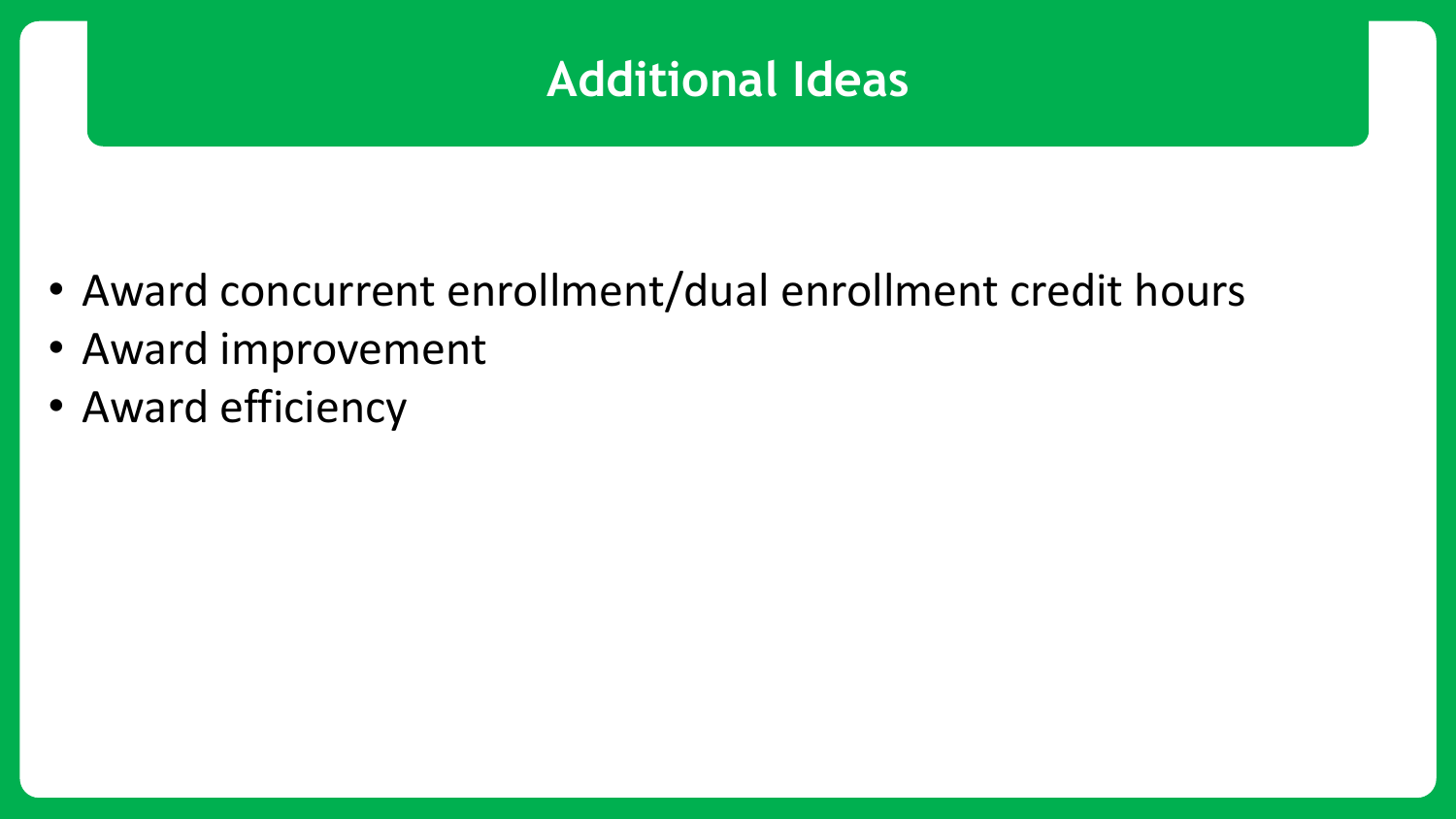## Accountability Dashboard

- Master Plan dashboard goals at institutional level
- Tracking performance on key metrics outlined by the Governor and Legislature
- Data democratization: existing data publications become more public-facing and accessible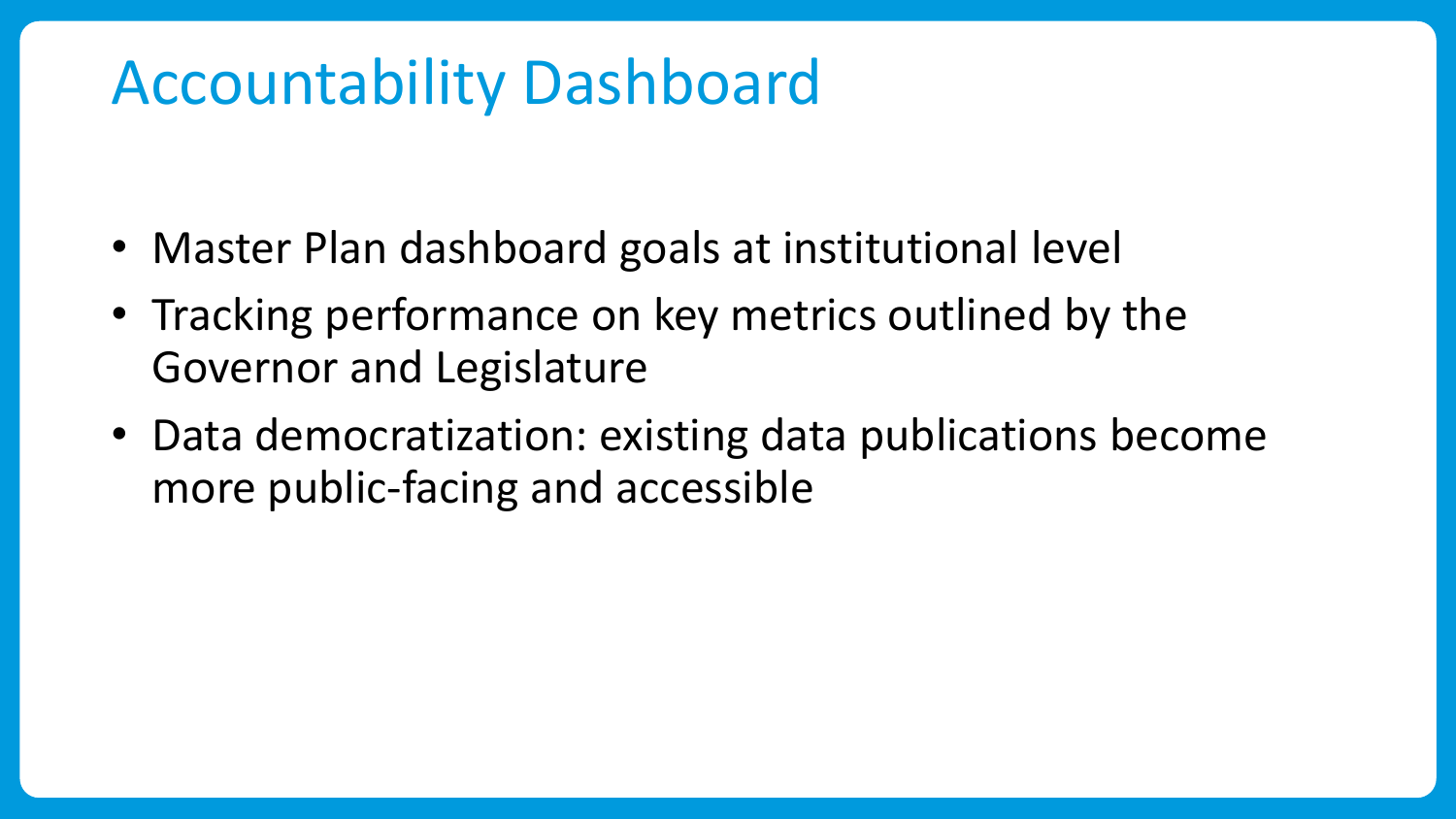## Innovation Fund:

- Grant fund administered by CCHE
- One-time investments to meet targets to make progress to Master Plan Goals, the Governor's Bold Goals, and key goals identified by the Legislature
- Criteria to be developed similar to the CCHE Capital Prioritization criteria for prioritization of project proposals